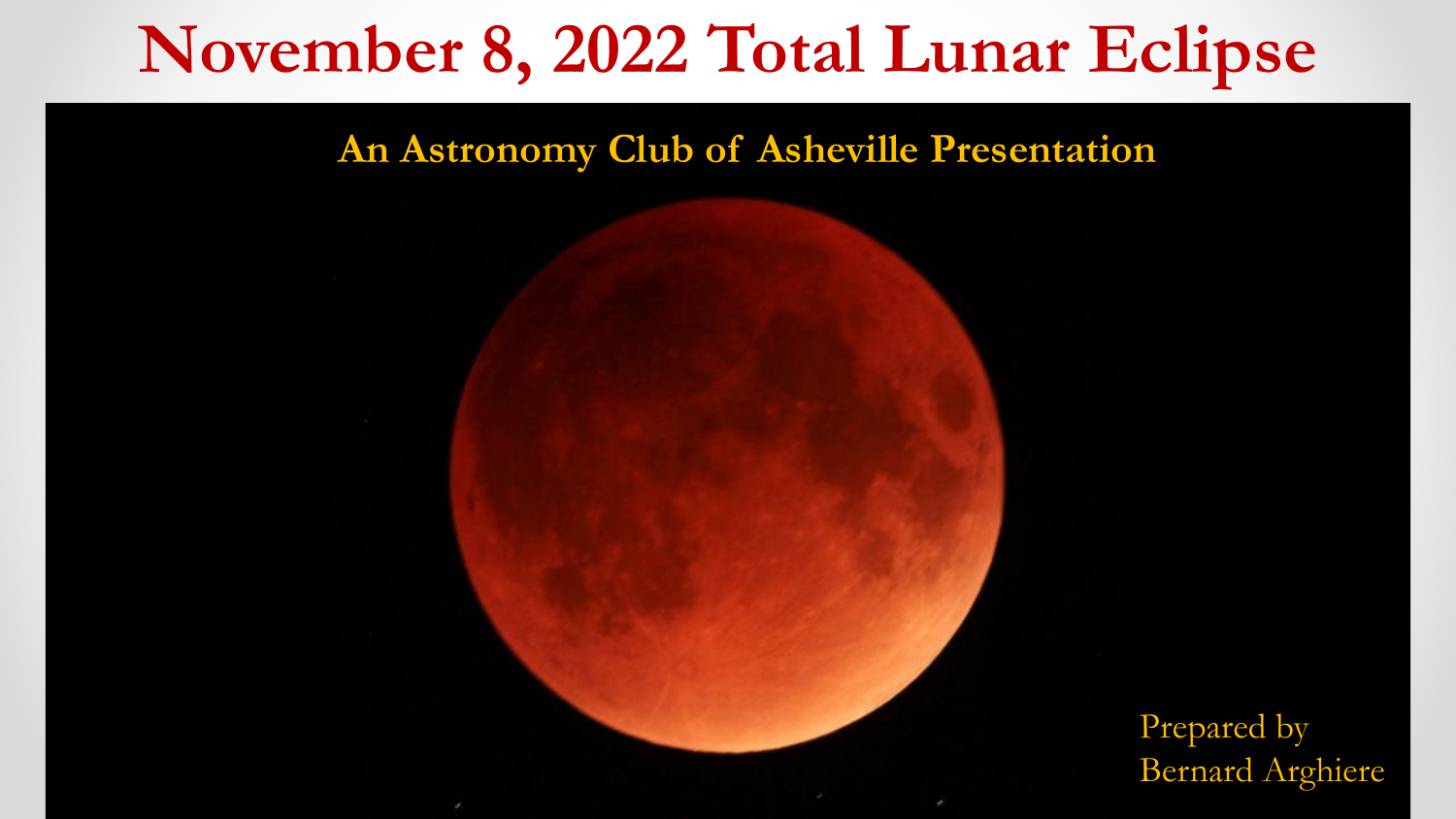At dawn on Tuesday morning, November 8<sup>th</sup>, 2022, "Earthlings" will experience this year's second Total Lunar Eclipse! The first one occurred on night of May 15/16<sup>th</sup>.

During a total lunar eclipse, the Full Moon is often described as a "Red Moon" or "Blood Moon".



**This November Full Moon is commonly referred to as the Beaver Moon.**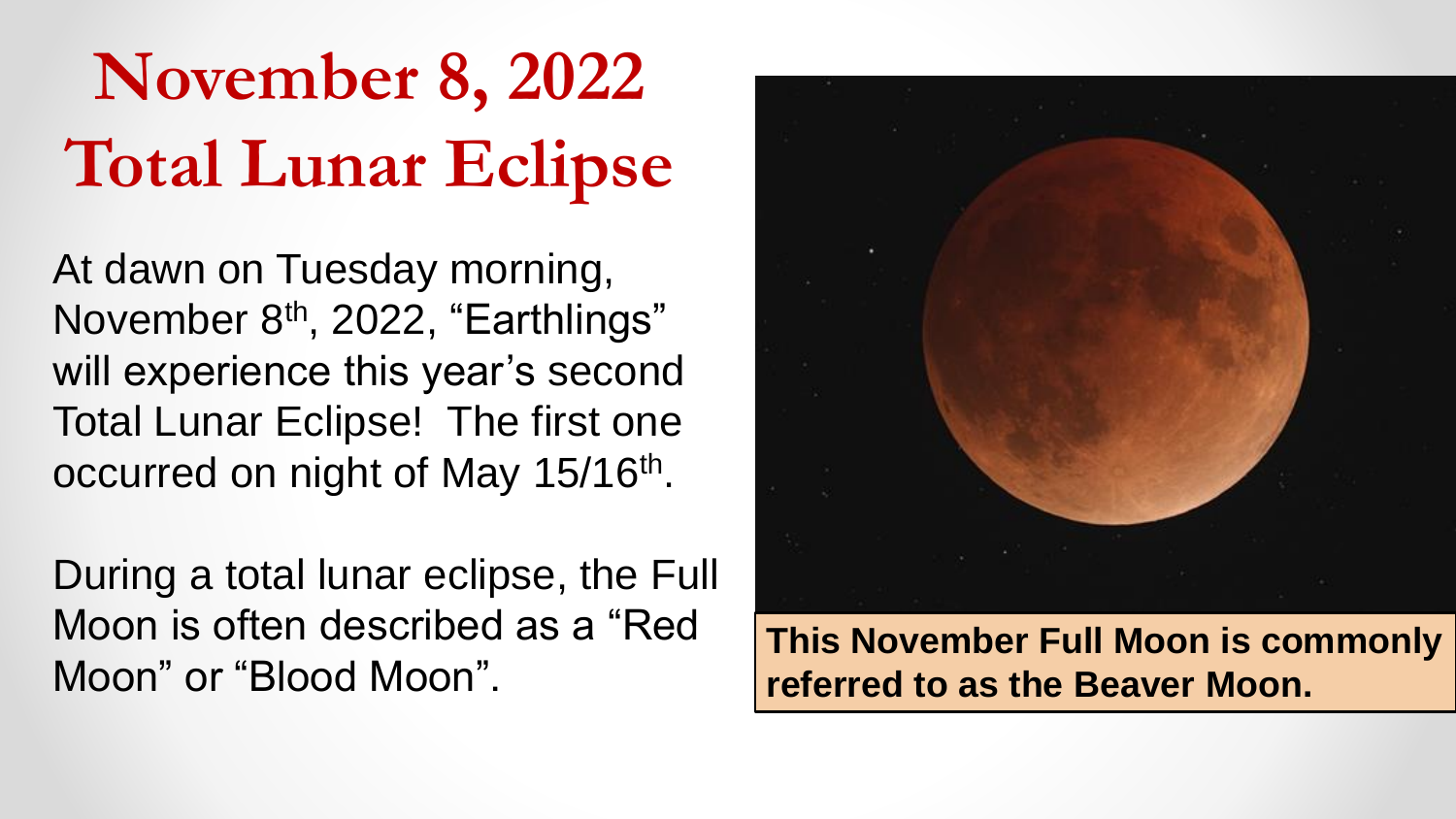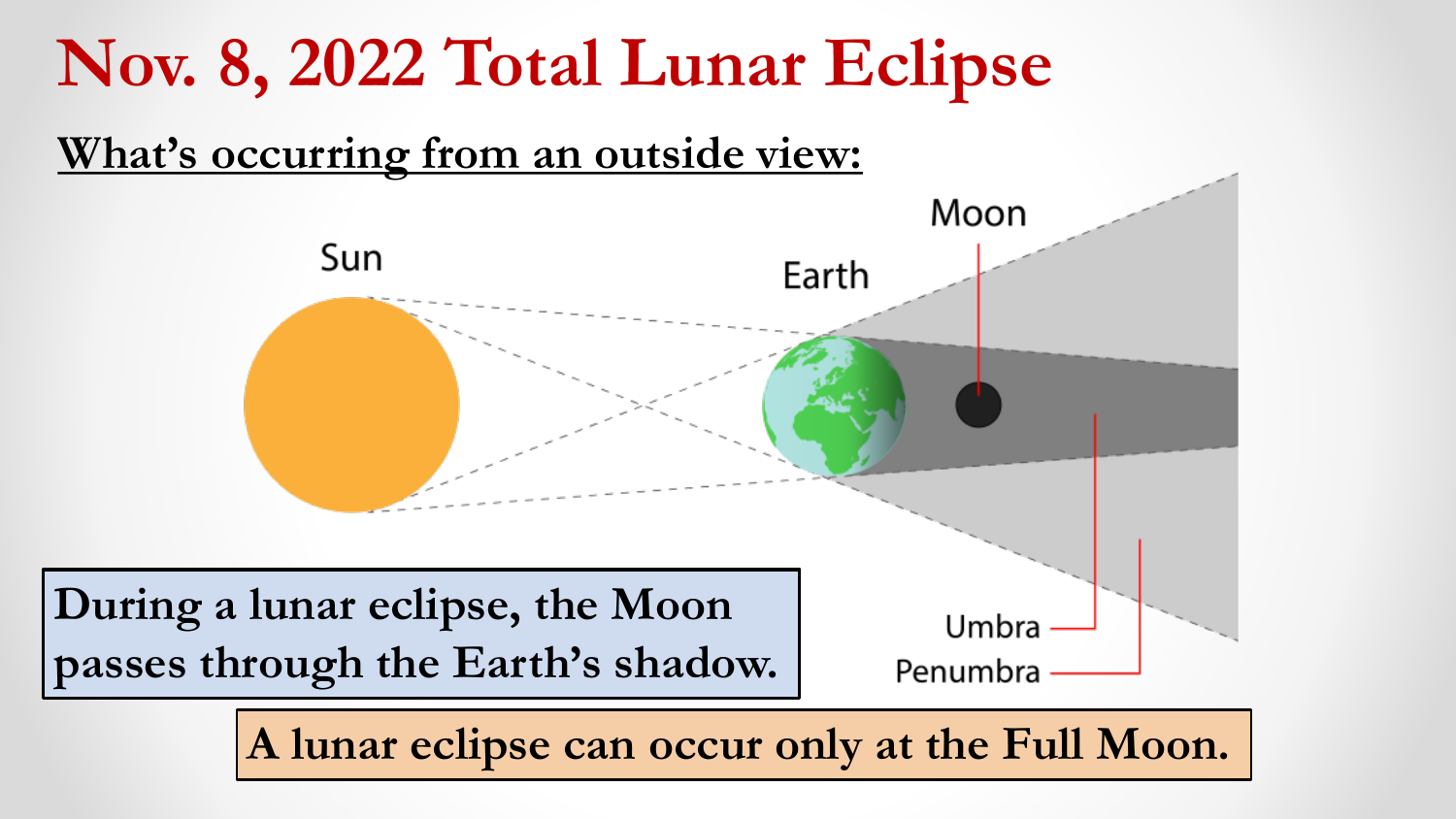### **Eclipse Timing on early Tuesday morning for the Asheville region "Totality" lasts about 86 minutes!**

| Approx.<br><b>Local Time</b> | <b>Action</b>                                                                                                                                                |
|------------------------------|--------------------------------------------------------------------------------------------------------------------------------------------------------------|
| 3:01 a.m.                    | Moon begins to enter the Earth's penumbra                                                                                                                    |
| 4:09                         | Moon begins to enter the Earth's umbra; partial eclipse begins                                                                                               |
| 5:16                         | Moon fully within Earth's umbra; total eclipse begins                                                                                                        |
| 5:59                         | Midpoint of eclipse/totality                                                                                                                                 |
| 6:42                         | Moon begins to leave the Earth's umbra; total eclipse ends                                                                                                   |
| 7:05                         | Moonset in the West-Northwest                                                                                                                                |
| 6:59                         | Sunrise --- so from the right location with clear skies, you could briefly see both<br>the Full Moon and the Sun's disk simultaneously on opposite horizons! |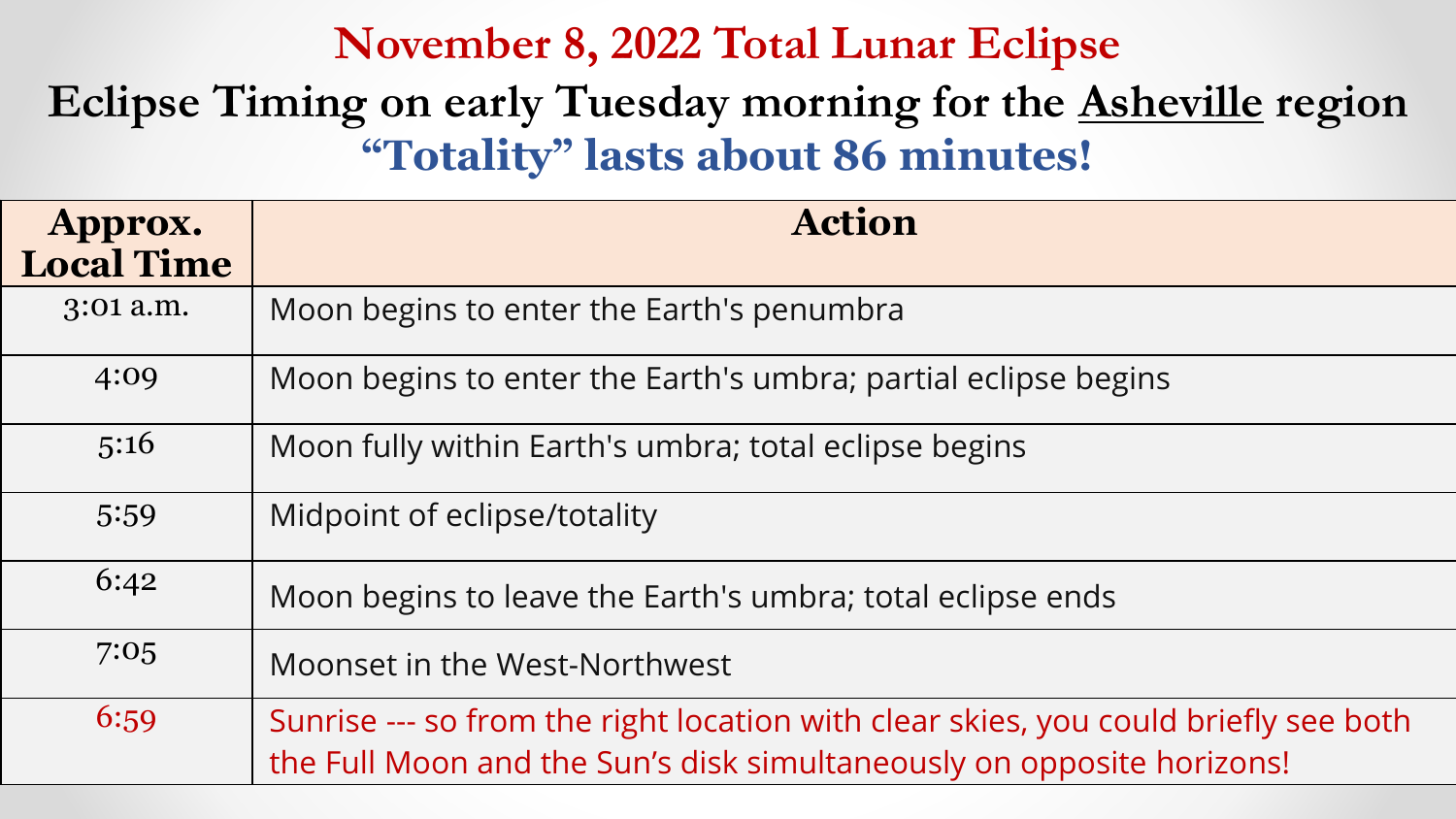**The Moon will set in the W-NW at 7:05 ET, about 23 minutes after the end of totality. \_\_\_\_\_\_\_\_\_\_\_\_\_\_\_\_\_\_\_\_\_\_\_\_\_\_\_\_\_\_\_\_\_\_\_\_\_\_\_\_**

**To get Eastern local time, subtract 5 hours from these UT times.**

**Sunrise is 11:59 UT or 6:59 ET**

**\_\_\_\_\_\_\_\_\_\_\_\_\_\_\_\_\_\_\_\_\_\_\_\_\_\_\_\_\_\_\_\_\_\_\_\_\_\_\_\_\_\_\_\_\_**

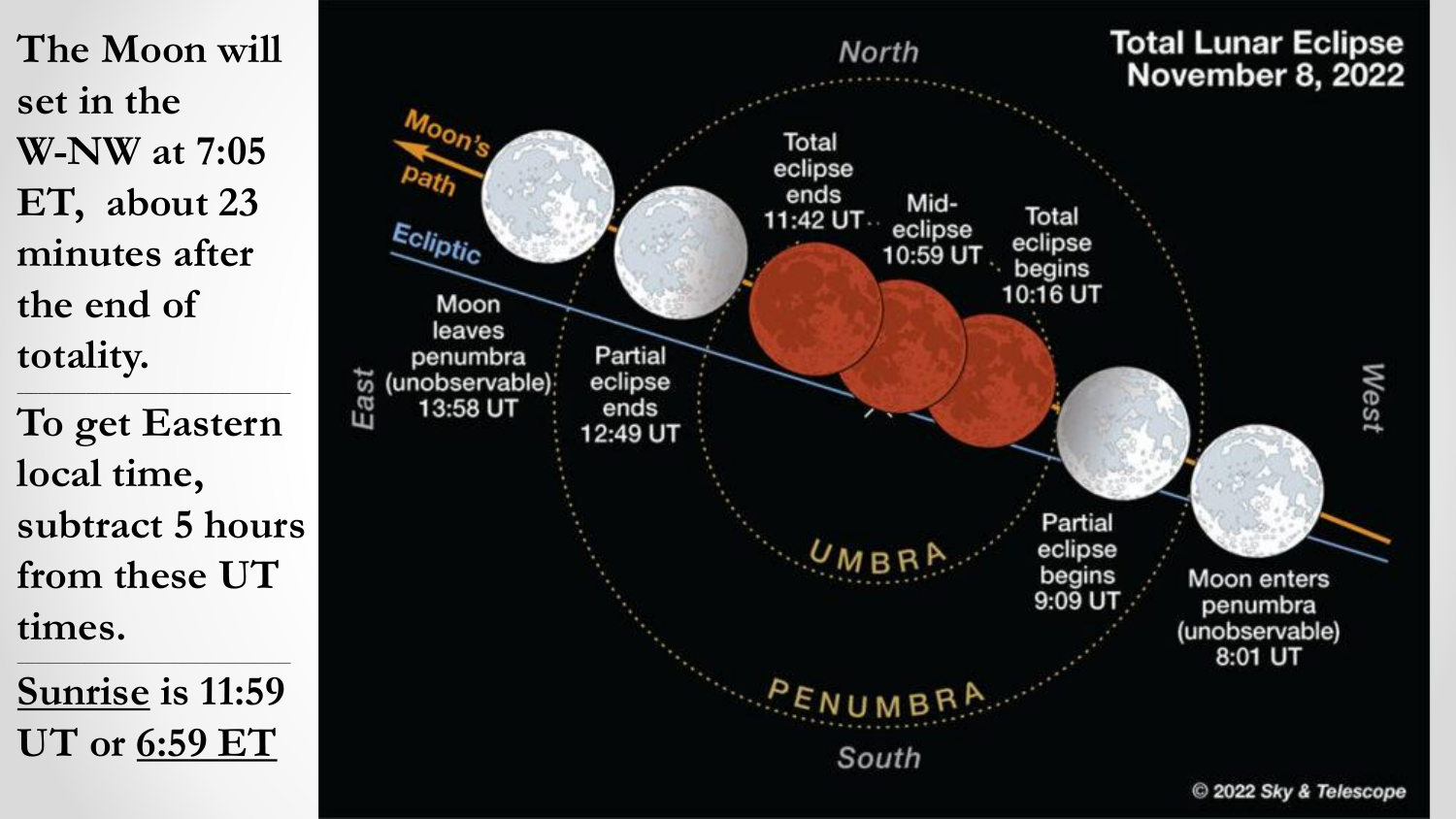#### **A total lunar eclipse is visible to a hemisphere**

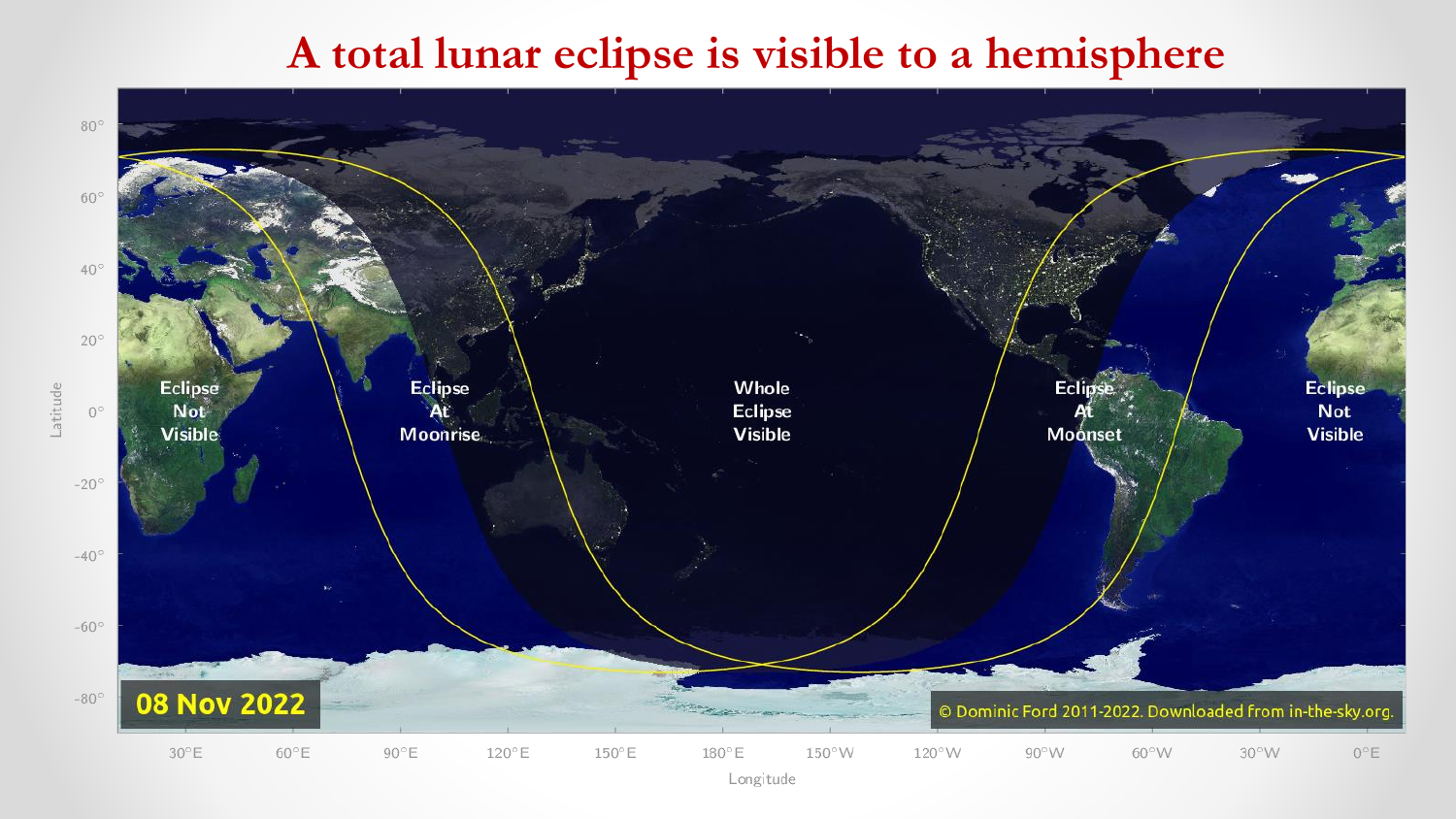The orange-red color of the eclipsed Moon is caused by sunlight passing through the Earth's atmosphere at all the sunrise and sunset points on our rotating planet.

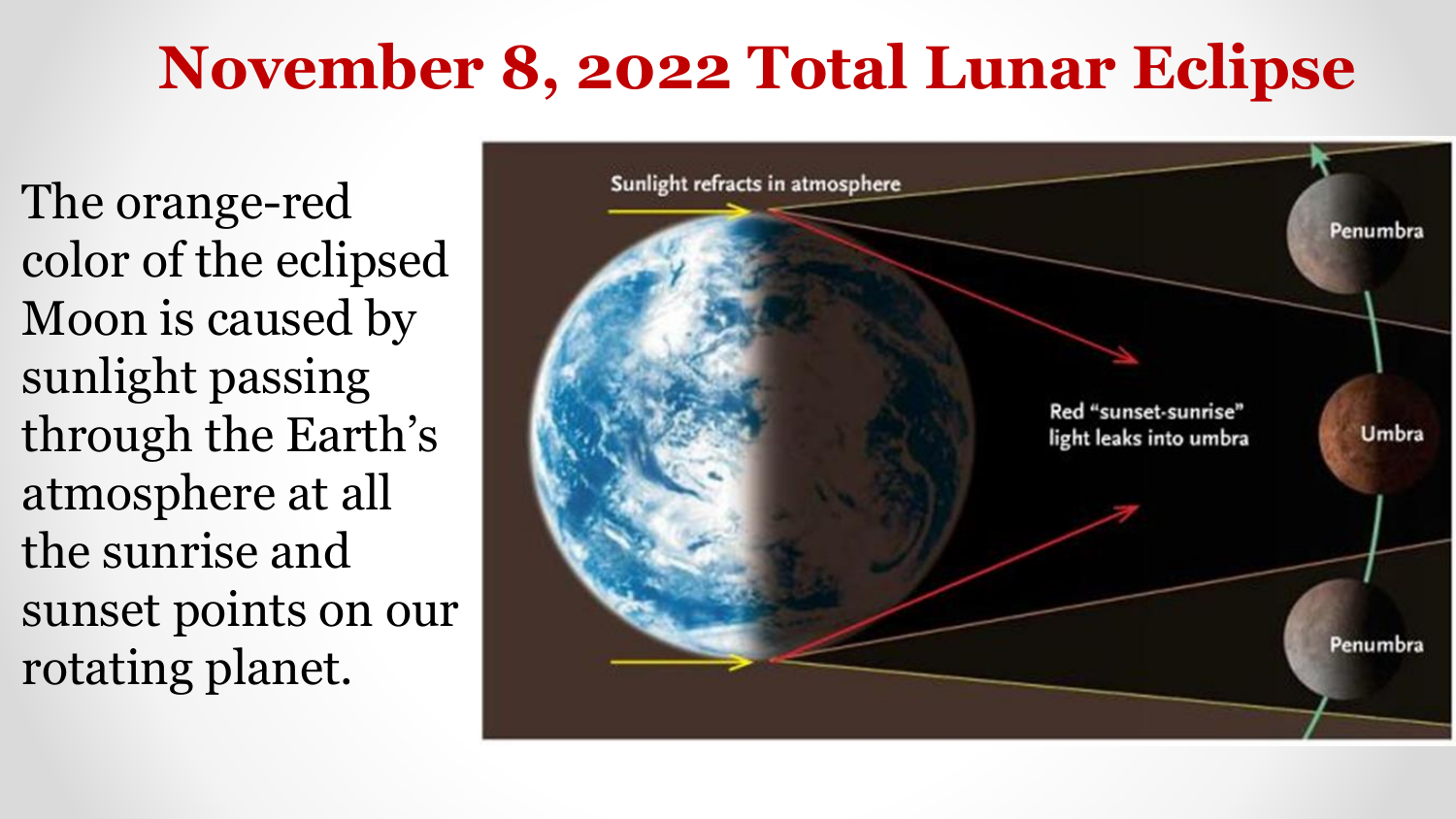**The view at mid-eclipse, about 5:59 a.m local time on Nov. 8th, from the Asheville, NC area, looking about 12º above the W-NW horizon.**

The moon is positioned in the zodiac constellation Aries – the Ram.



**Looking West-Northwest**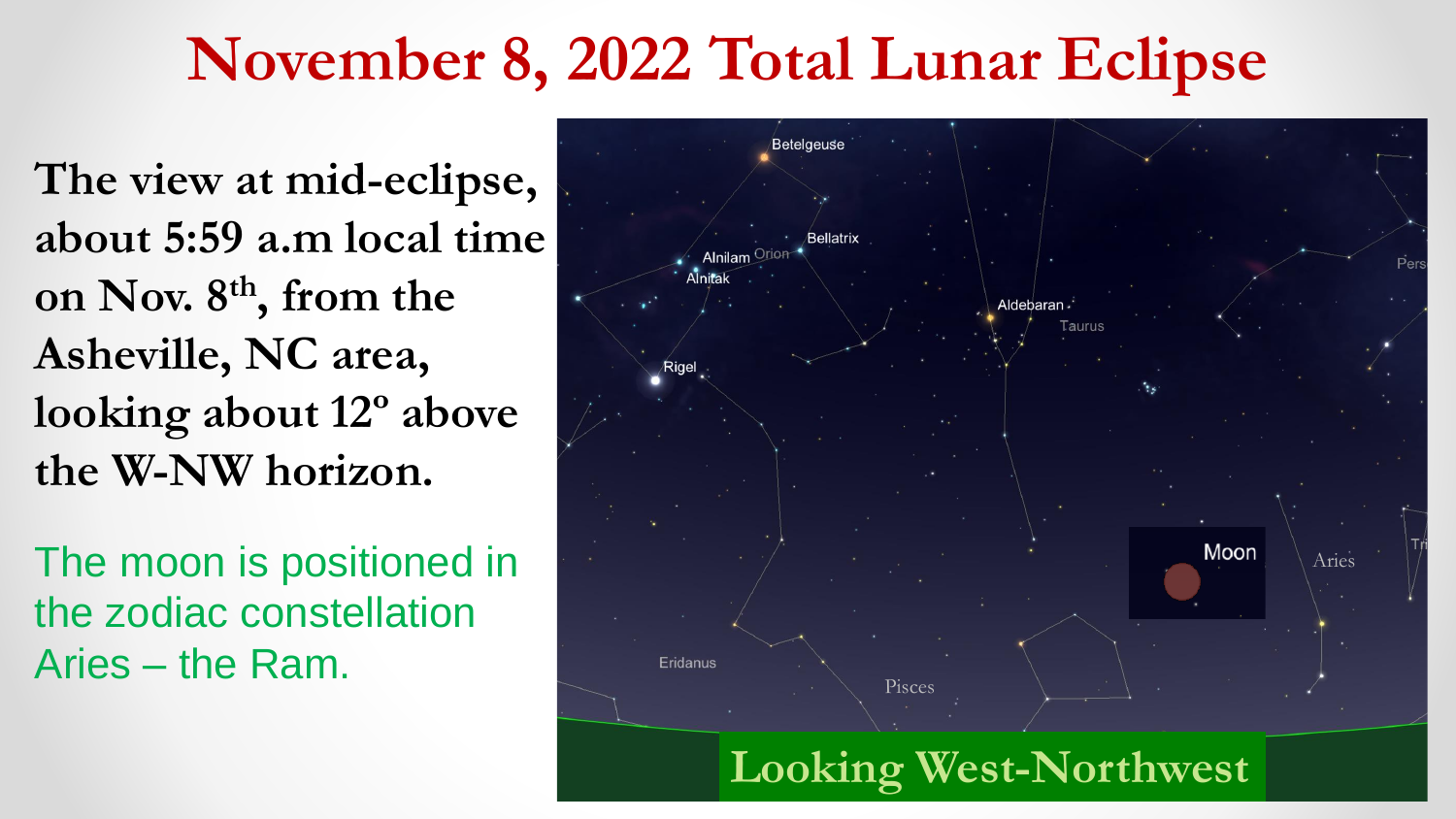### **Best ways to see this lunar eclipse:**

- ✓ **Dress warmly.**
- ✓ **Find an unobstructed view low toward the west and northwest horizon.**
- ✓ **Position yourself away from outdoor lighting.**
- ✓ **View the event with your unaided eyes, binoculars, and/or a telescope.**
- ✓ **Bring a family member and/or friend and enjoy this celestial wonder.**
- ✓ **A reclining chair will make the viewing more comfortable!**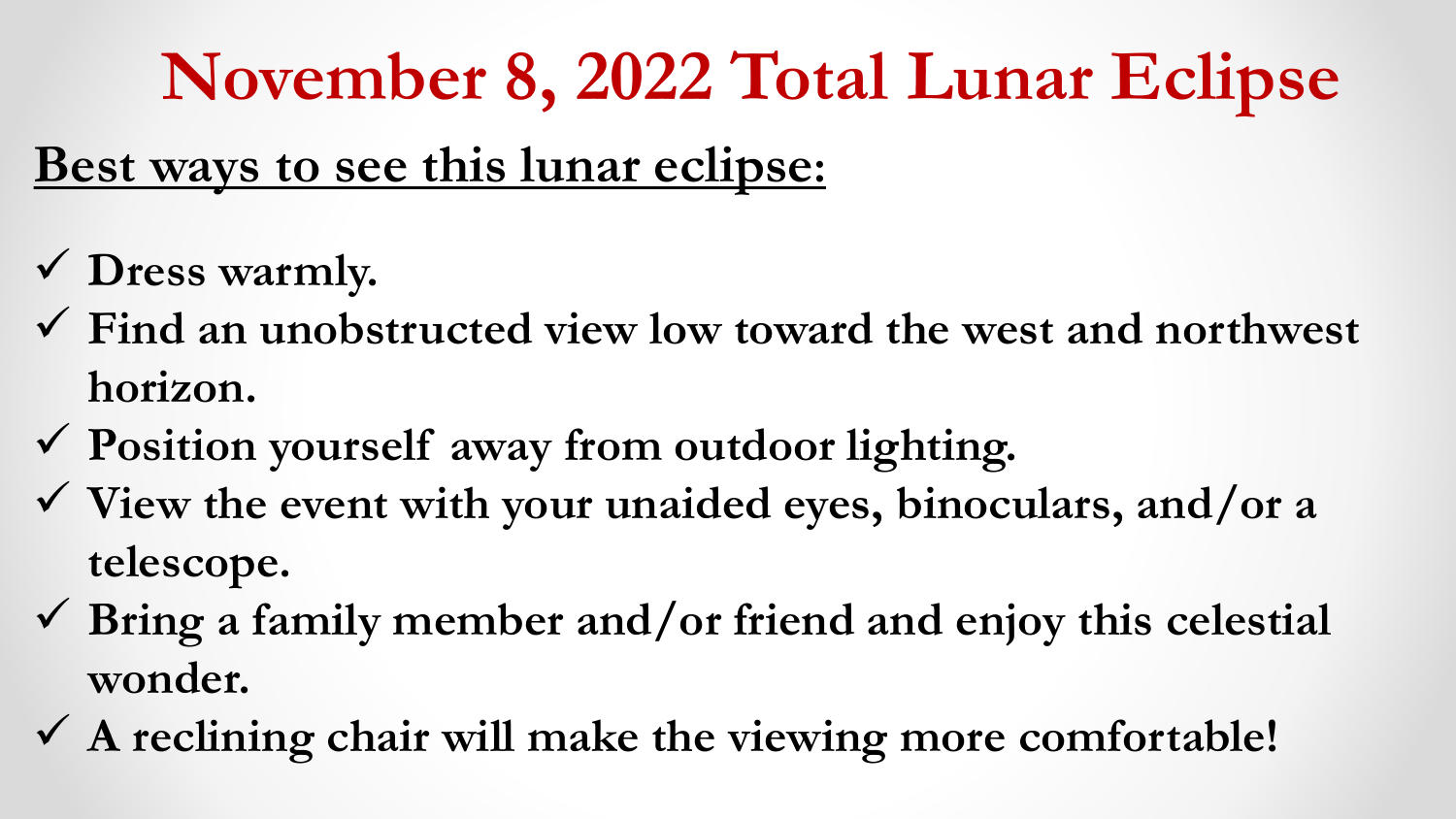### **What's occurring from an outside view:**

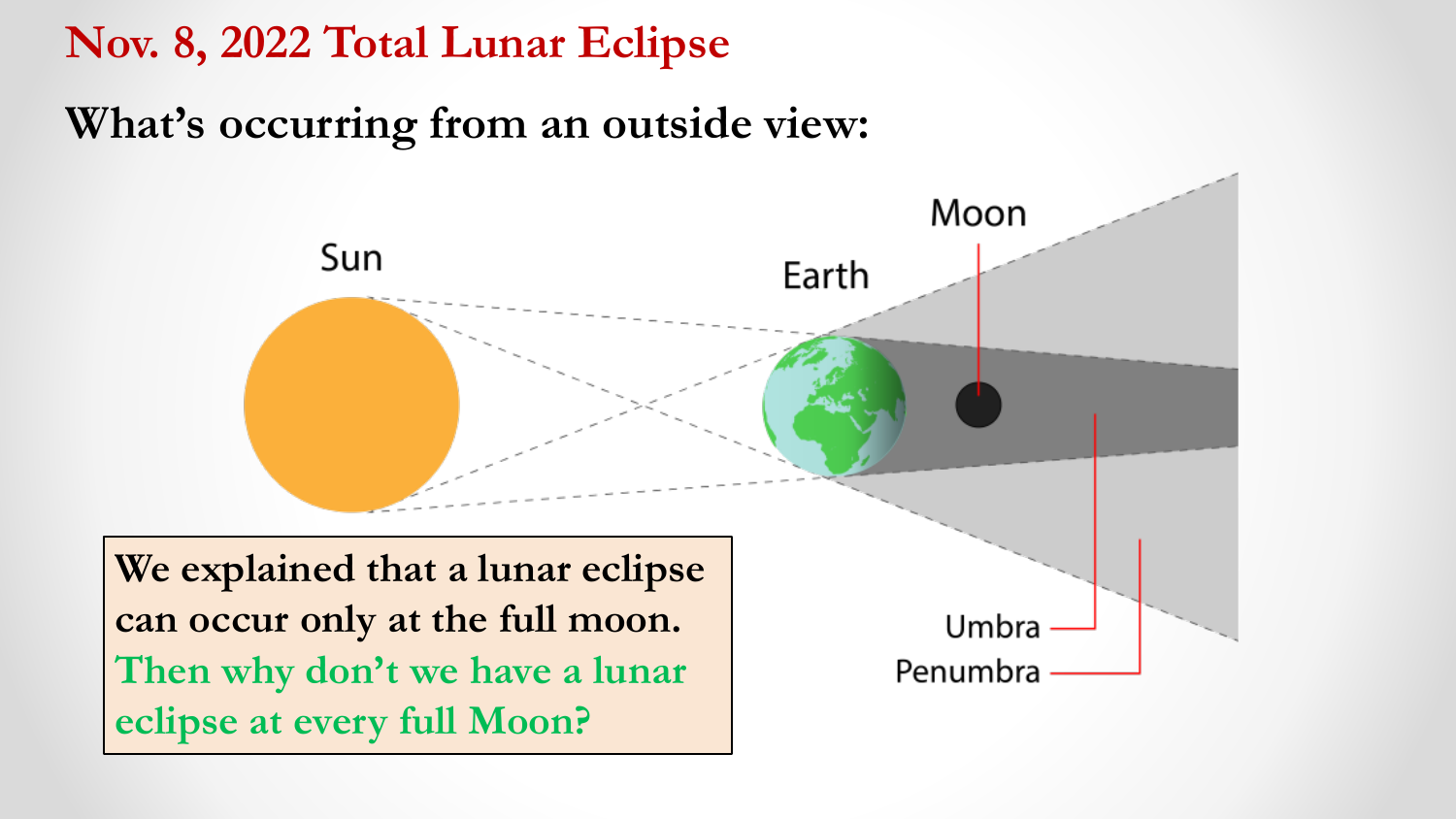**The Moon's orbit is tilted (inclined) in relation to the Earth-Sun orbital (ecliptic) plane by about 5°.** 

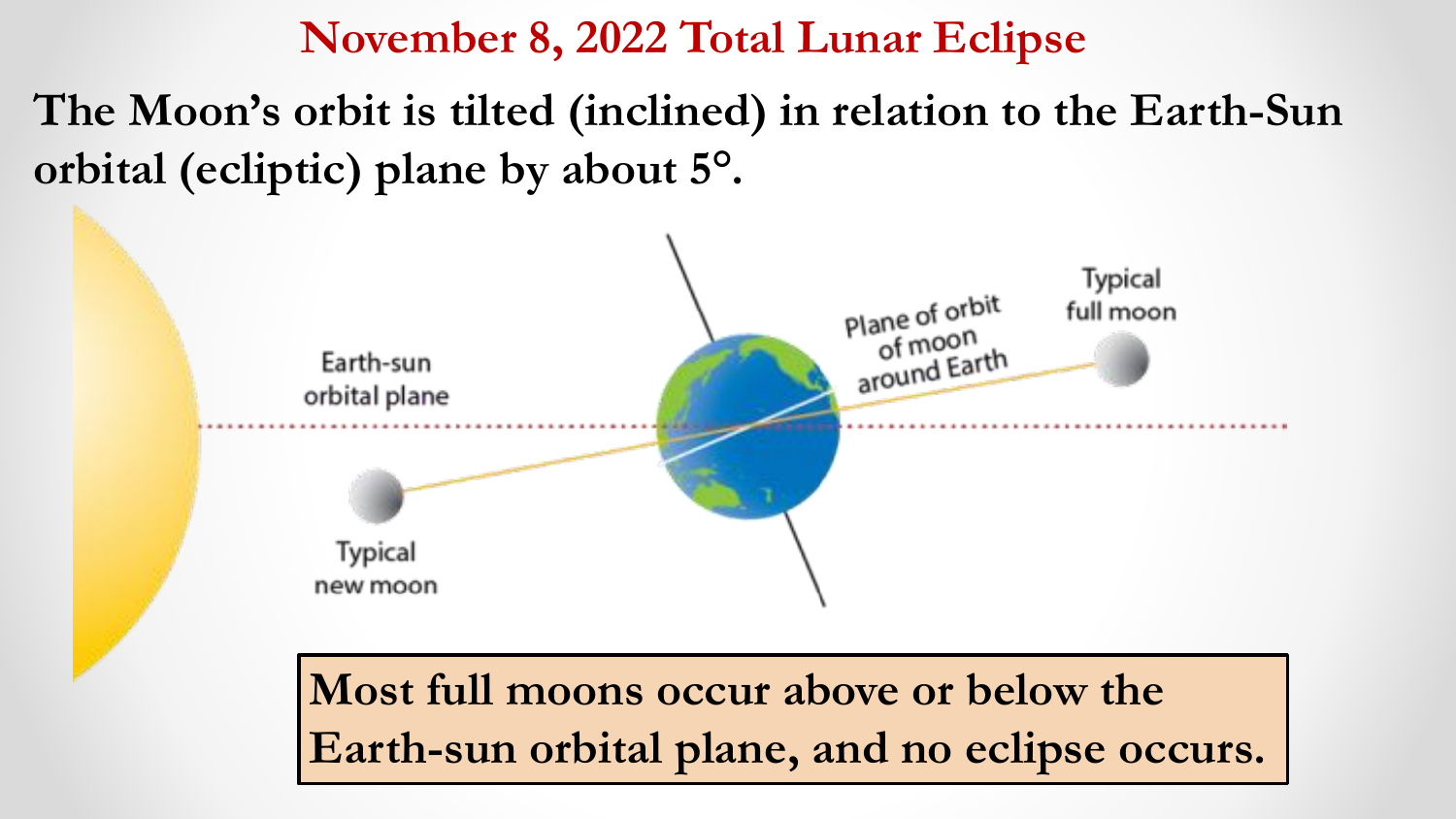**Eclipses can only occur when the Moon crosses the Earth-Sun orbital plane during a New or Full Moon.**

**\_\_\_\_\_\_\_\_\_\_\_\_\_\_**

**This occurs at one of the two node points – the Moon's ascending or descending node.**

#### **Line of Nodes**

(Not to scale)



**The Full Moon will be at the ascending node on Nov. 8th**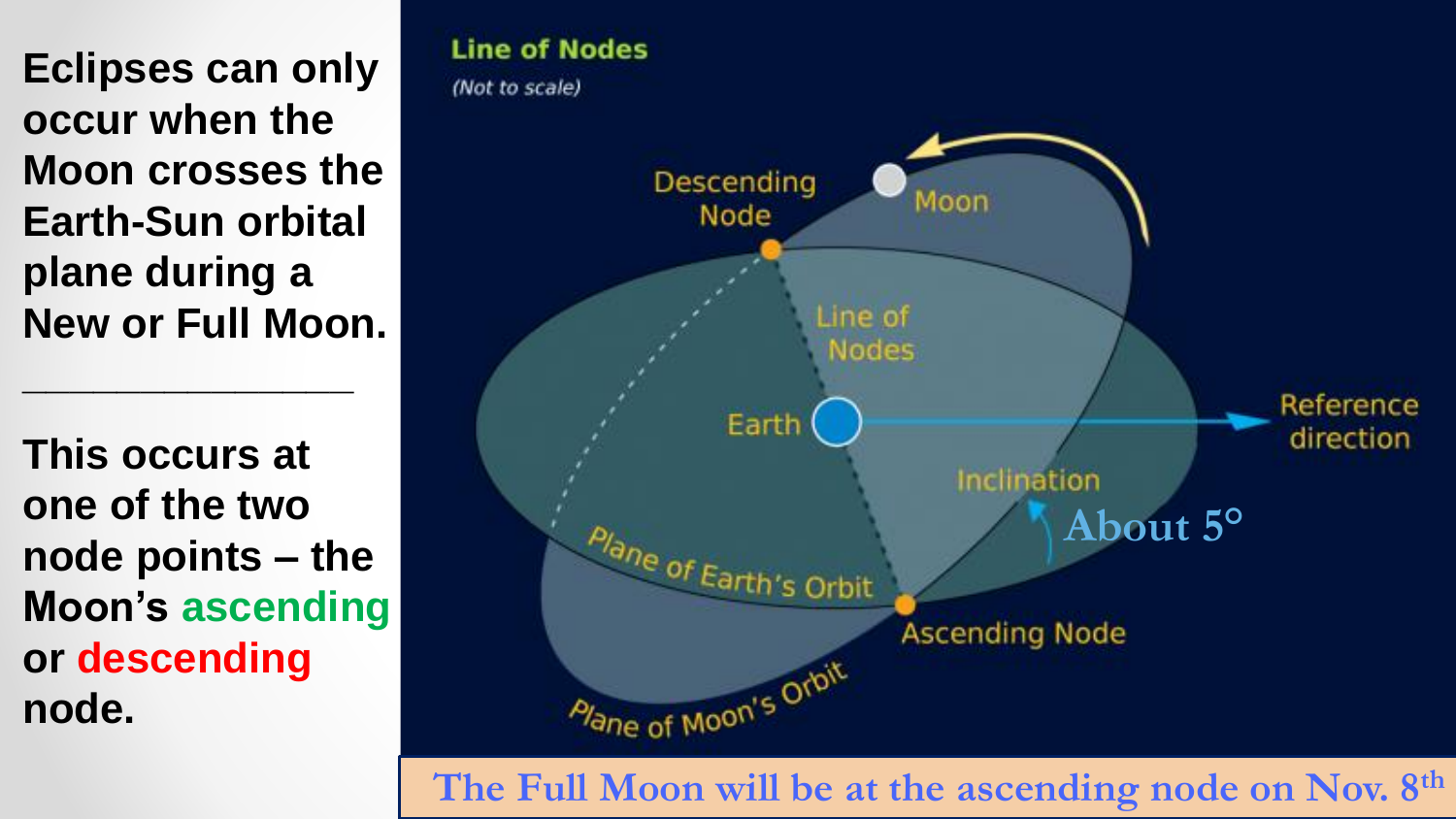**To further complicate things, the alignment of the 2 node points actually shifts westward along the ecliptic by about 19.34° each year!**

**Astronomers call this "shifting" the "regression of the lunar nodes".**

**This "regression" completes its lunar cycle when the nodes return to their starting point along the Moon's orbit – some 18.61 years later.**

**The "regression" of the lunar nodes is caused by tidal effects on the Moon's orbit created by the Earth and the Sun.**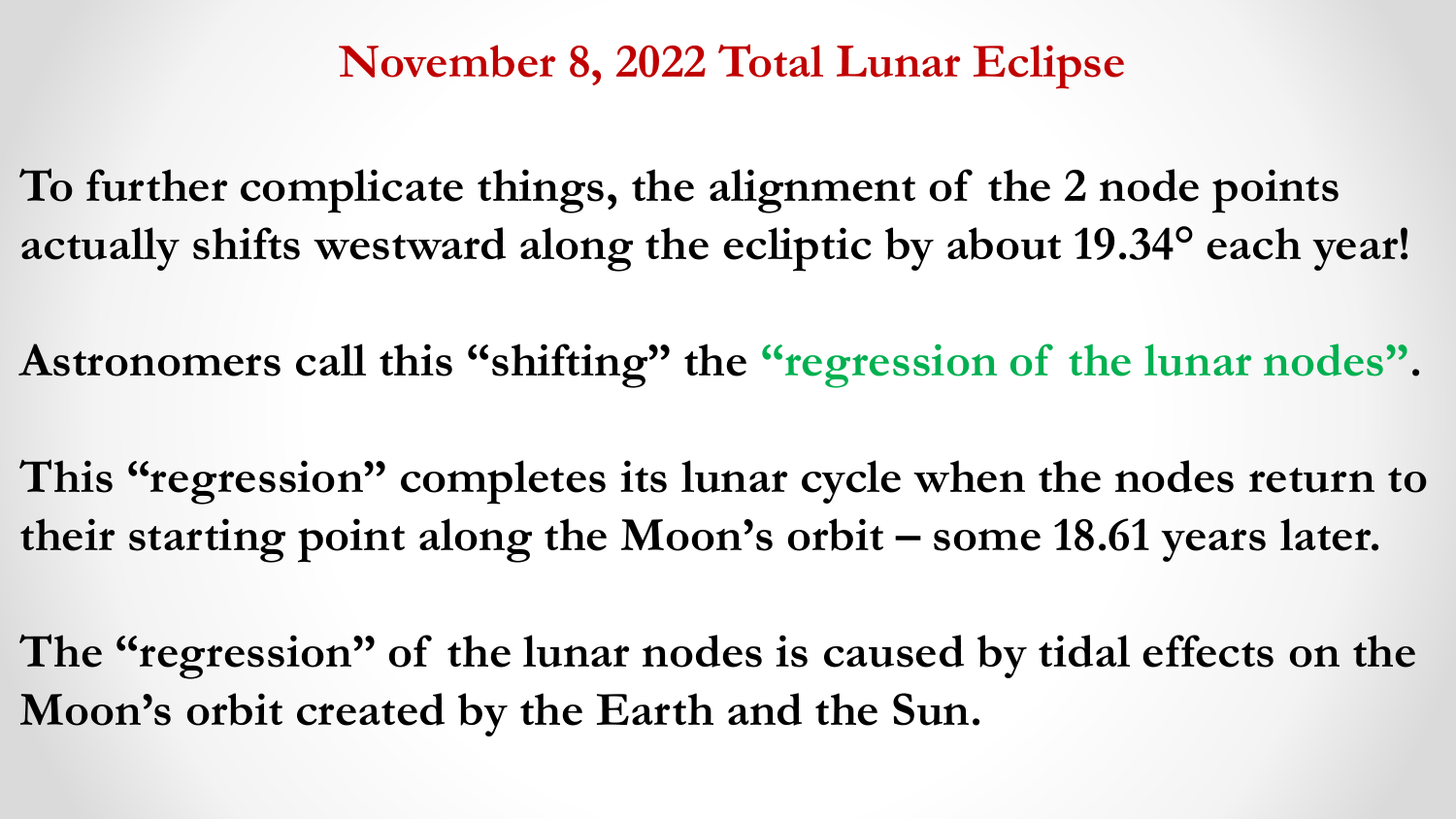**[Brief YouTube presentation on](https://www.youtube.com/watch?v=D0sSsOzhY8Q)  the Regression of the Nodes**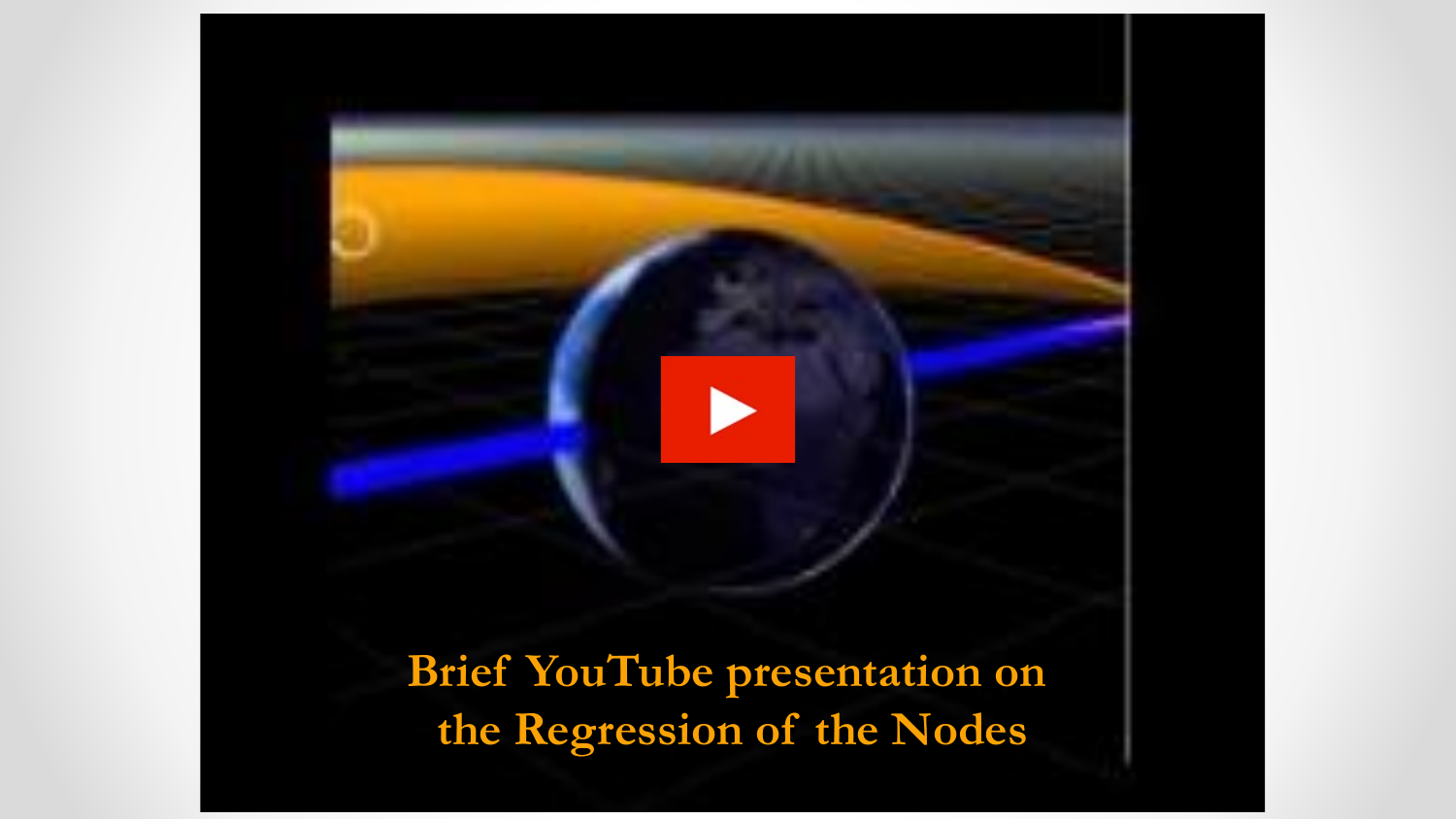### **So, how often do total lunar eclipses occur?**

On average, a total lunar eclipse will happen a bit more frequently than twice every three years.

### **Every three and a half years, two total lunar eclipses will happen within the same year. This year 2022 is one of them!**

Every 200 years, three total lunar eclipses happen in the same year.

The next total lunar eclipse occurs on March 14, 2025.